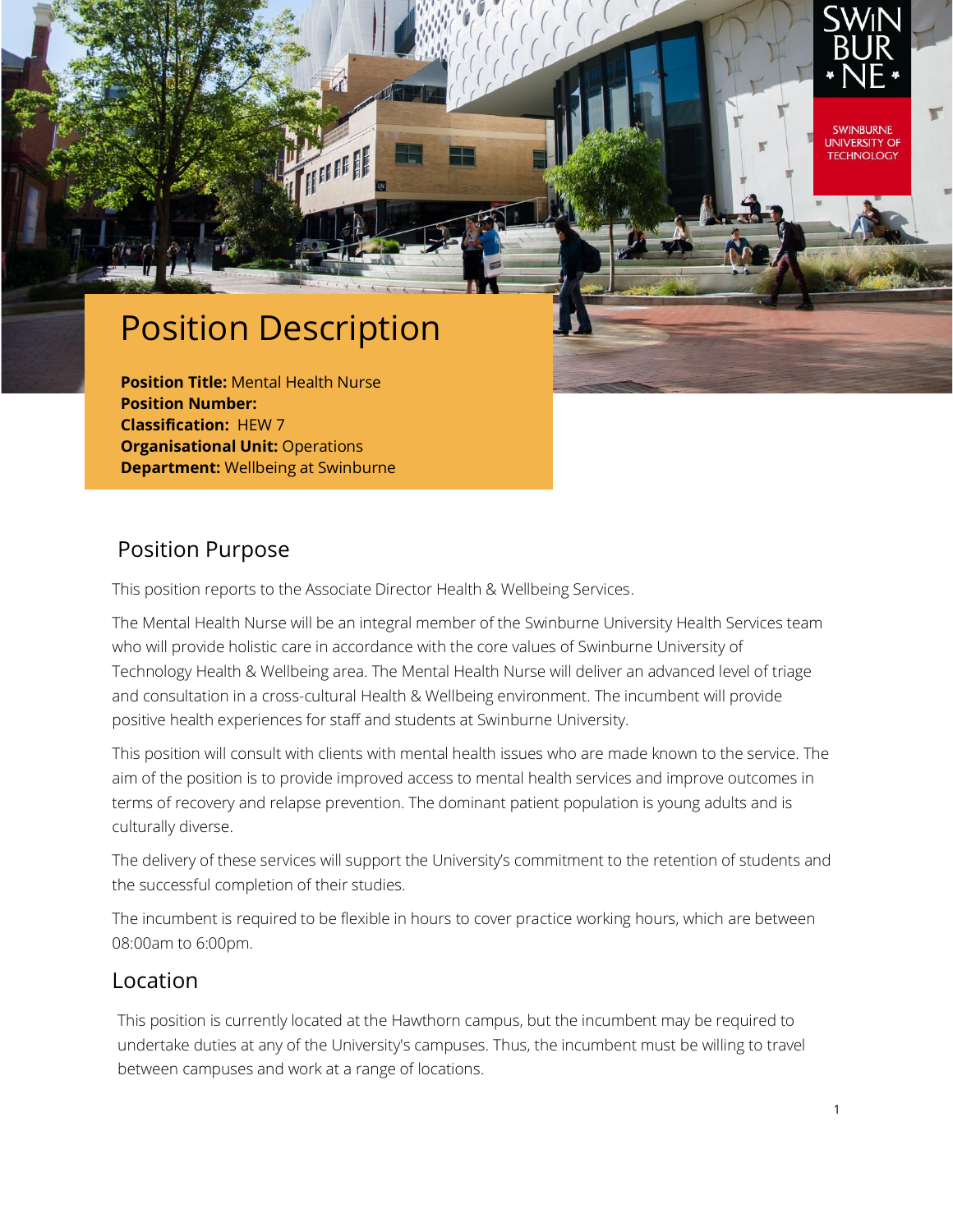| Triage and<br>Liaison        | To deal with any 'at risk' clients referred to the Health Service from various<br>areas within the University including on line students<br>Work collaboratively with specific areas within Swinburne Health Service:<br>$\bullet$<br>GP's, Clinical Psychologists, Mental Health Nurses, Registered nurses,<br>Psychiatrist and Safer Community<br>to liaise with Faculty's<br>$\bullet$<br>to liaise with Safer Community team/ Security<br>$\bullet$<br>to liaise with any internal and external services as required<br>$\bullet$                                                                                                                                                                                                                                                                                                                                                                                                                                                                                                                                                                                                                                                                                                                                                                                                                                                                                                                     |
|------------------------------|-----------------------------------------------------------------------------------------------------------------------------------------------------------------------------------------------------------------------------------------------------------------------------------------------------------------------------------------------------------------------------------------------------------------------------------------------------------------------------------------------------------------------------------------------------------------------------------------------------------------------------------------------------------------------------------------------------------------------------------------------------------------------------------------------------------------------------------------------------------------------------------------------------------------------------------------------------------------------------------------------------------------------------------------------------------------------------------------------------------------------------------------------------------------------------------------------------------------------------------------------------------------------------------------------------------------------------------------------------------------------------------------------------------------------------------------------------------|
| Delivery of<br>Clinical Care | The provision of efficient, effective and responsive care for the Swinburne<br>٠<br>community, who are experiencing mental health issues:<br>establishing a therapeutic relationship with the patient, and family where<br>٠<br>necessary<br>regularly reviewing the patient's mental state<br>٠<br>monitoring and ensuring the patient's quality use of their medication<br>$\bullet$<br>providing information on physical health care to patients<br>work with General Practitioners with "intake" and initial assessment and<br>$\bullet$<br>development of a Mental Health Care Plan<br>contribute to the planning and care management of the patient, including<br>$\bullet$<br>making the necessary arrangements to access interventions from other<br>health professionals and support workers (as required)<br>participate in team care and facilitating case conferencing with GPs,<br>$\bullet$<br>Psychologists, Allied health professionals, Psychiatrists and support workers<br>with non-government organisations'<br>maintain essential documentation for patients entering, exiting and<br>٠<br>continuing with care from Wellbeing at Swinburne<br>in collaboration with the GP or Psychiatrist, develop and review a Mental<br>Health Care Plan<br>participate in policy and procedure development and review, and quality<br>improvement activities<br>Promotes a culture of continuous quality service improvement within the<br>unit |
| Working with<br>Students     | Supervise students of the same discipline<br>٠<br>Provide interim supervision for a student whose Primary Supervisor is<br>unavailable.<br>Attend and/or facilitate group supervision of students as required.<br>Complete the training requirements expected of supervising students                                                                                                                                                                                                                                                                                                                                                                                                                                                                                                                                                                                                                                                                                                                                                                                                                                                                                                                                                                                                                                                                                                                                                                     |

## Key Responsibility Areas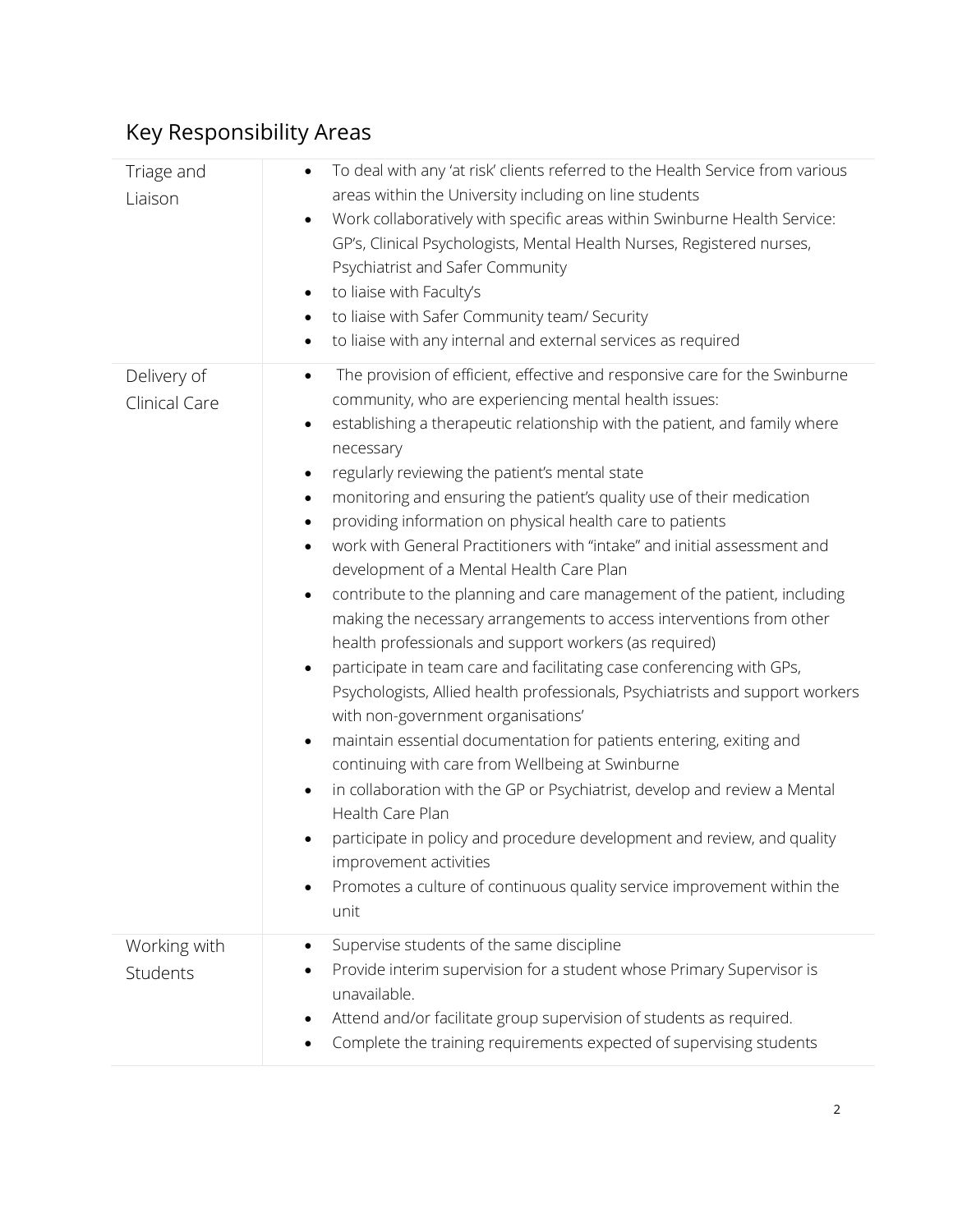| Accreditation           | Participate and assist the Associate Director Health & Wellbeing Services in<br>$\bullet$<br>achieving Accreditation and QIP for CAPS area and in conjunction with the<br>whole Wellbeing at Swinburne Team |                                                                                                                                                                                                      |  |  |
|-------------------------|-------------------------------------------------------------------------------------------------------------------------------------------------------------------------------------------------------------|------------------------------------------------------------------------------------------------------------------------------------------------------------------------------------------------------|--|--|
| Swinburne<br>Behaviours | Commitment to the Swinburne Values of:                                                                                                                                                                      |                                                                                                                                                                                                      |  |  |
|                         | <b>ONE SWINBURNE</b>                                                                                                                                                                                        | We work together, bringing our unique skills to achieve<br>our common purpose and strategy.                                                                                                          |  |  |
|                         | <b>FUTURE- FOCUSED</b>                                                                                                                                                                                      | We commit to taking bold strides - 'moon shots' - and<br>are constantly innovating, disrupting, renewing and<br>changing to create tomorrow's technology and talent today.                           |  |  |
|                         | <b>ENGAGED</b>                                                                                                                                                                                              | We strive to be the most industry-engaged university,<br>to amplify our impact and support all students to be future-<br>ready                                                                       |  |  |
|                         | <b>EMPOWERED</b>                                                                                                                                                                                            | We are trusted, and expected, to act and make<br>decisions commensurate with our roles and skills, and<br>to drive continuous improvement, to deliver our<br>common goals.                           |  |  |
|                         | <b>ACCOUNTABLE</b>                                                                                                                                                                                          | We are accountable for our contributions to<br>Swinburne's success and sustainability, for the ways we<br>work together, and for the outcomes that we deliver for<br>students, partners and society. |  |  |
| Other                   | Other duties as directed, within approved scope of practice                                                                                                                                                 |                                                                                                                                                                                                      |  |  |

### Key Selection Criteria

Candidates are required to respond to each of the selection criteria.

| Qualifications | Mental Health Nurse - Registration with the<br>$\bullet$<br>Nursing and midwifery board of Australian<br>(AHPRA) | Essential |
|----------------|------------------------------------------------------------------------------------------------------------------|-----------|
|                | • Competent clinical skills in mental health                                                                     | Essential |
|                | Sound knowledge and understanding of<br>$\bullet$<br>Victorian and National Legislation governing                | Essential |